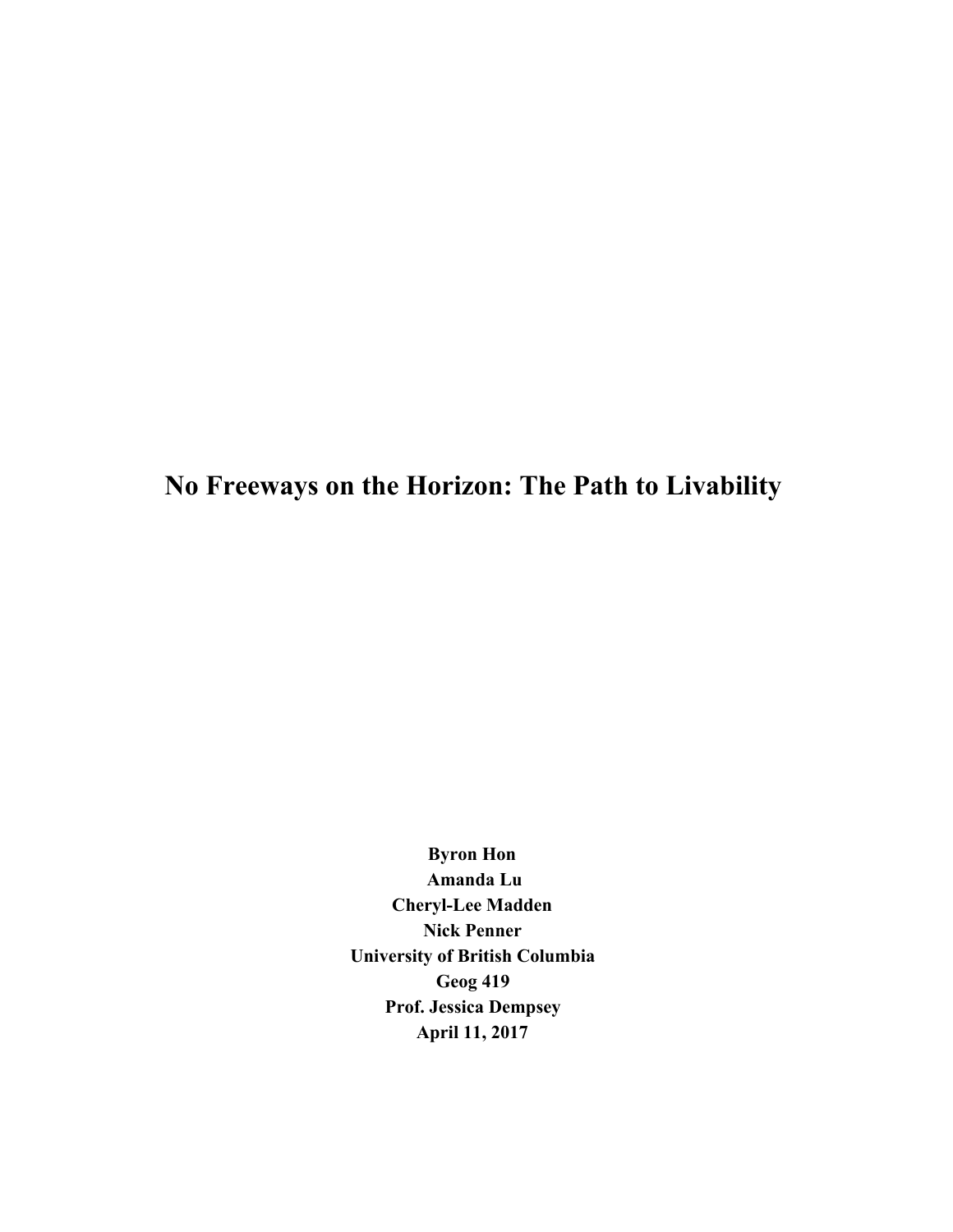## **Executive Summary**

Ranked once again as one of the "Most livable cities in the World" by the Economist Intelligence Unit, Vancouver has been consistently praised for its high quality of life (The Economist, 2016). A key component to the city's livability has been its unique urban fabric, untainted by freeway infrastructure. This study will investigate how Vancouver has grown without any freeways, and how this may be related to the rise in 'livability' as a planning discourse in the city. Several social, economic, and political factors have played into this social change, many of which were condensed in the late 1960s and early 1970s. Working within this time period, our research interpreted an interview and archival sources, public surveys, and regional planning strategies to understand what roles SPOTA (Strathcona Property Owners and Tenants Association), TEAM (The Electors' Action Movement), and the 'livability' concept had in preventing the construction of freeways within Vancouver. Through this research we found that SPOTA's ultimate contribution to the lack of freeways in Vancouver today is only influential given that its progress was carried on by TEAM and the promotion of livability in the following decade. TEAM played a largely underappreciated role in the stopping of freeways and from the beginning, the principles of livability held strong opinions against the use of automobiles. The results of this research will be key in exposing the history of 'livability' as a planning discourse, and why Vancouver will not accommodate for freeway construction. Through our research, we have identified a few instances of social amnesia among these topics in Vancouver, and our results are intended to alleviate some of this memory loss to maintain this social change.

## **Introduction**

In 2016 Vancouver once again, made the list of the "Most livable cities in the World" by the Economist Intelligence Unit (EIU) (The Economist, 2016). The researchers compared 140 cities based on living conditions and challenges affecting way of life. This included weighted categories such as stability, healthcare, culture and environment, education and infrastructure. Dramatically tucked between the waters of the Fraser River and the North Shore mountains, Vancouver's status as a livable city should not come as a surprise. However, the livability we enjoy today did not just grow out of the Earth but through active effort on by city planners informed by the people. This way of publicity involved planning was not always how the City of Vancouver's approached development. The change occurred during the protest and subsequent debates between the people of Vancouver and city hall over a freeway proposal through Chinatown and Downtown. The Electors' Action Movement in 1968 had a strong professional management and academic representation, and won the civic election against the ruling Non-Partisan Association. As pioneers of livable city planning, freeways did not fit in this framework. Although the values of livability have changed, the founding concept has not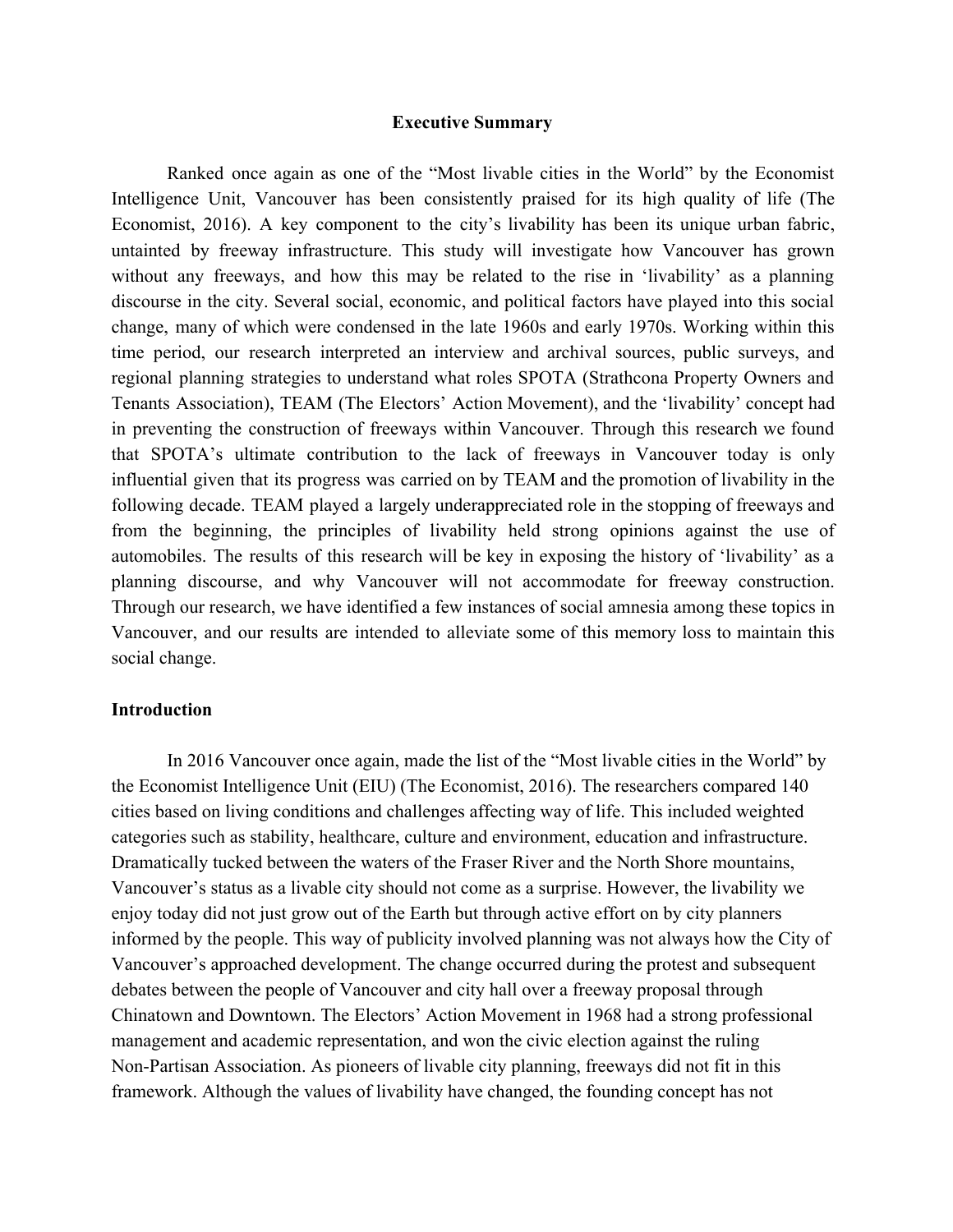because until today there are no freeways in Vancouver. We hypothesize that the freeway debates were a catalyst for the 'livable city' concept in Vancouver. TEAMs 'livability' was key in keeping freeways out of Vancouver until the present day.

## **Statement of the Problems**

One of the central tenets of Vancouver's urban mythology is that the people defeated a major freeway proposal in the late 1960s (Berelowitz, 2006, p. 81). The people of Vancouver fought and won against the similar urban renewal plans that swept through many other major cities like Toronto and Seattle. In our report we aim to tackle the myth head on, and investigates the parties at play during and after the freeway debates. How did we end up with no freeways in Vancouver? Was it just the Strathcona Property Owners Tenants Association (SPOTA), or are their other actors/ideologies involved in this change? How did the events of the freeway lead to pursuing the "livable city" ideologies of the 1970s? What were the outcomes in planning strategies? We will start addressing these questions by examining the Great Freeway Debates of 1967, investigating the birth of TEAM and its values, and analyzing the Livable Region Plan and other Vancouver plans. By studying these critical documents, we can establish the social, political and economic context of Vancouver during the late 1960s and 1970s that fostered this change. This study is important as we assess how social change was achieved. It enables us to understand how we can maintain this change in the future. It serves as a recitation, as "We need litanies or recitations or monuments to these victories, so that they are landmarks in everyone's mind. (Solnit, 2016, p. 25)". This report comes at a time when the Georgia Viaduct, one of the last reminisces of the freeway proposal, is about to be demolished. This highlights that freeway infrastructure issues still exist today. By going over the documents of that time we hope to alleviate public amnesia to allow for a more unified understanding of livable transportation between the public and government.

# **Literature Review**

#### *Strathcona Property Owners and Tenants Association (SPOTA)*

The Strathcona Property Owners and Tenants Association (SPOTA) was formed in 1968 as a result of the proposed demolition of homes to create a route for the Georgia Viaduct and freeway. SPOTA provided a strong unified voice to maintain what was left of their community and to challenge Mayor Tom Campbell's planning office. This grassroots movement of residents challenged structures of authority to protect their homes, as well as reforming the democratic structures that left them in marginality (Bruce, 2005, p. 14). SPOTA had the support of numerous students, professionals and consultants who allied with residents. Notable supporters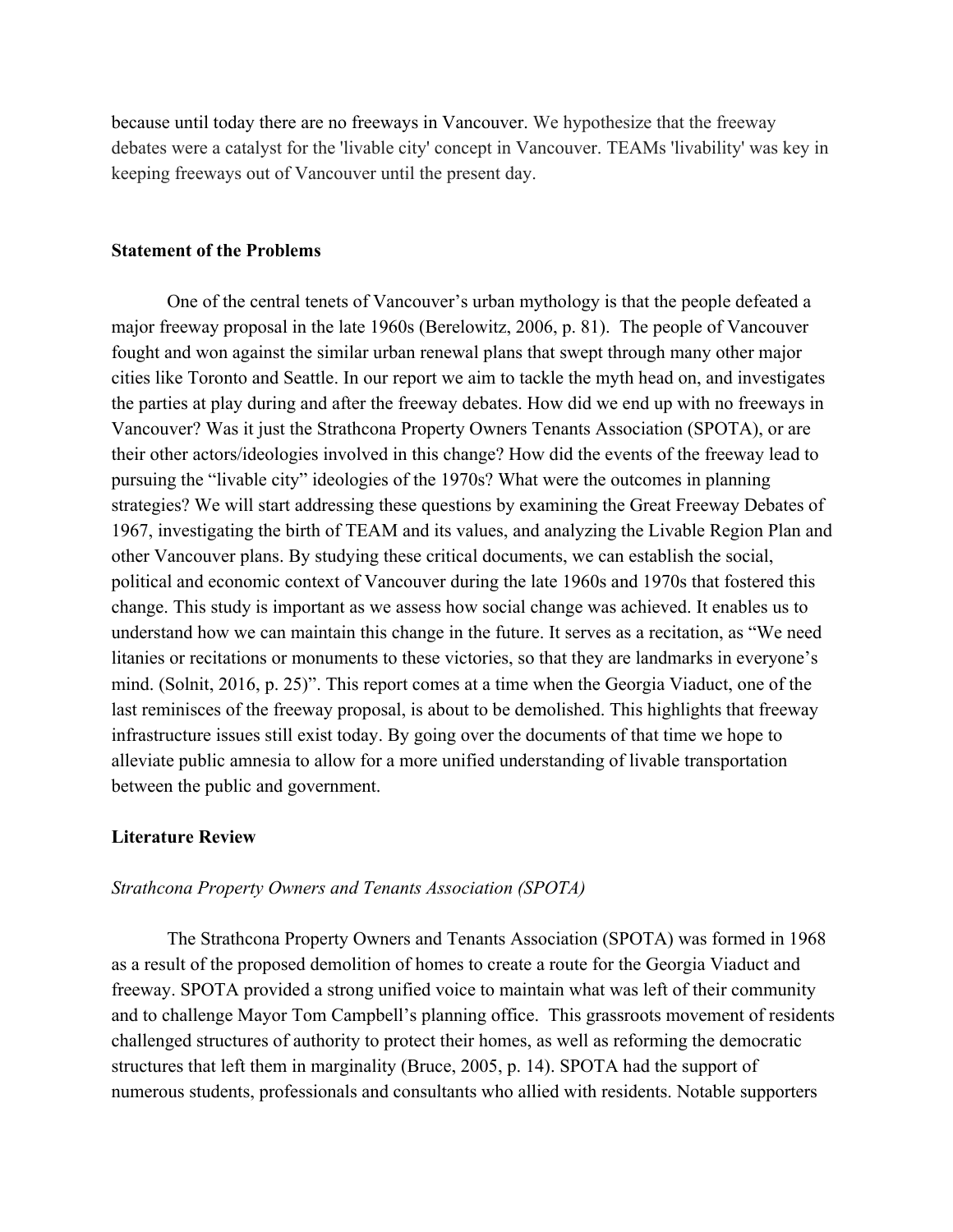included: the City's Neighborhood Service Coordinator, Darlene Marzari, lawyer and later Premier of British Columbia, Mike Harcourt, head of the Neighbourhood Service Association, Margaret Mitchell, and the architectural firm Birmingham and Wood (Ley et al., 1994, p. 113). The unique blend of ethnic cultural forms and mainstream institutional practices and discourse was critical in leveraging power to influence political actors outside the community (Lee, 2007, p. 3). The result was the mobilization of racialized 'others' to claim a right to place against the tide of willful determination to displace those seen as undesirable.

The initial protests against the freeways were based on economic values. Chinatown argued that businesses would be negatively affected by freeways, and it would result in the loss of one of Vancouver's most popular tourist attractions. They also argued that the revitalization of Chinatown would be much more difficult with the presence of freeways (Gutstein, 2000, p. 155). Many sources have highlighted that SPOTA played a key role in the lack of freeways in Vancouver today (Gutstein, 2000; Green et al., 2014, p. 24, Lee, 2007, p. 383). Because of the wide variety of sources on SPOTA, we tried to focus on the key events following the freeway debates, to see how the values represented by SPOTA were carried on in the following decades.

# *Late 1960s Government*

We found a considerable amount of sources speaking to the political issues surrounding urban renewal and freeway projects in Vancouver in the late 1960s. The municipal government under Tom Campbell had a rather authoritative, pro-development stance on city planning. The planners advocated for two freeways through Chinatown and Gastown effectively cutting through the Downtown Eastside. Campbell ran afoul of citizens opposed to the proposal to complete a 30-year-old transportation plan that would have seen a highway punched through Chinatown. He understood the value of publicity at the cost of citizenry losing long-time homes to the wrecking ball. Under Campbell's transportation planning, Hogan's Alley was demolished for the Georgia Viaduct expansion resulting in the eviction of many of Vancouver's Black Canadian citizens. When questioned about the reason of displacing Chinese citizens by a six-lane freeway Campbell responds, "[the freeway] … only affects those living in that neighbourhood (Ley & Barnes, 2014).

These pro-development ambitions of the municipal government were dampened by the inactive provincial government. Large scale projects, such as Project 200, fell apart due to disagreements within the partnerships planning the project (Gutstein, 2000, p. 162). The province also prioritized building freeways in rural British Columbia rather than in Vancouver because that was where the dominant Social Credit Party voters lived (the dominant provincial party at the time) (Gutstein, 2000, p. 162).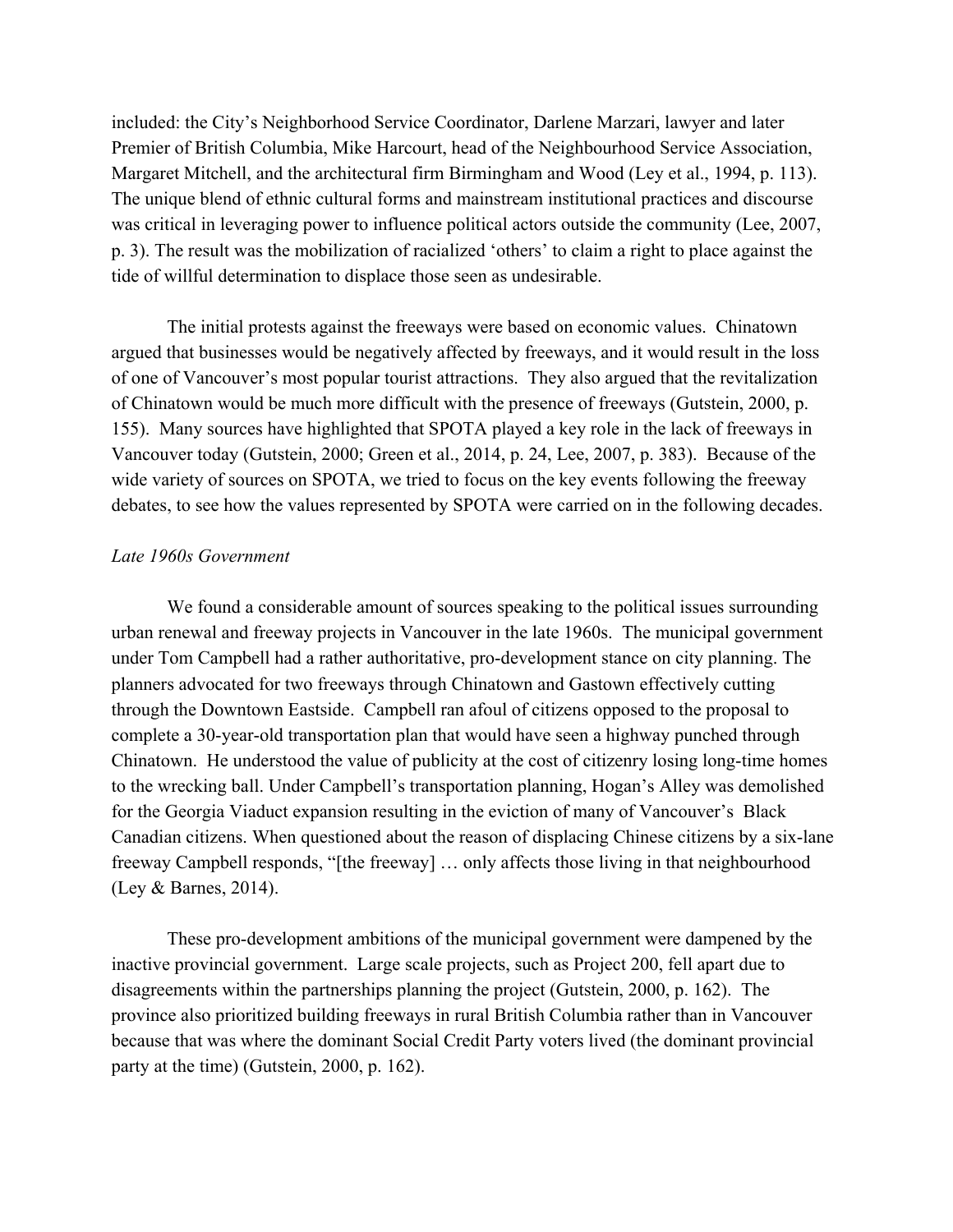The political discourses of the municipal government were contrasted with those of the federal government. Paul Hellyer, the Minister of Transportation of Canada between 1967-1969, who led the Task Force on Housing and Urban Development. He arrived at Vancouver when SPOTA was presenting its petition to City Council. Strathcona residents appealed to Hellyer to save their neighbourhood from demolition. After a tour of over forty communities across Canada, the Task Force concluded that urban renewal schemes produced adverse and disrupting conditions for Canadian communities. Consequently Hellyer froze the federal funding for all urban renewal projects on the docket for approval. The minister was one of the first in the federal government to change his/her attitudes on urban renewal programs. Thus, the federal government withheld funding (Stone, 2014, p. 396) unless the residents would be involved in the new plans, stating that they "supported renewal, not demolition" (Gutstein, 2000, p. 161). The municipal government thus had to give in, resulting in the first time that a citizen organization had equal power with the government (in this case SPOTA) (Gutstein, 2000, p. 161).

# *The Electors' Action Movement (TEAM)*

Immediately following the freeway debates of 1967, a new municipal party named TEAM formed, with forming members Art Phillips, (who later became mayor) and UBC professor Walter Hardwick. TEAM (The Electors' Action Movement) revolutionized how planning was done in Vancouver by encouraging public participation, accountability, and reducing the control of the city manager (Punter, 2003, p. 56). Alderman May Brown said "we wanted something not so authoritarian and we wanted more local participation. We wanted to hear more from citizens." (Vancouver Sun, 2012, n.p.). These polarizing views led to Tom Campbell's early forced retirement when in 1972, TEAM won a majority on city council. One of TEAM's main goals was to directly benefit the middle class by increasing quality of life on small scales (Langford, 2012, n.p.). Through the creation of the Urban Design Panel, TEAM was also able to improve relationships between architects and planners, thus creating higher quality urban designs of public space (Punter, 2003, p. 57). TEAM became a key player in the absence of freeways throughout the 1970s as they advocated for "balanced transportation" plans focused on walking, cycling, and public transit (Pendakur, 1972, p. 81). The Livable Region Plan in 1975 (which inspired the Livable Region Strategic Plan of 1997) implemented these ideals into the Greater Vancouver Regional District (GVRD).

#### *Other Reasons for Absence of Freeways*

The literature provided us with a variety of potential reasons for Vancouver's lack of freeways today. Freeways were arguably built primarily in global cities to facilitate the rising populations entering them. Since Vancouver did not become a global city until after the 1970s when the popularity of freeways had died down, the city now is imbued with more public transit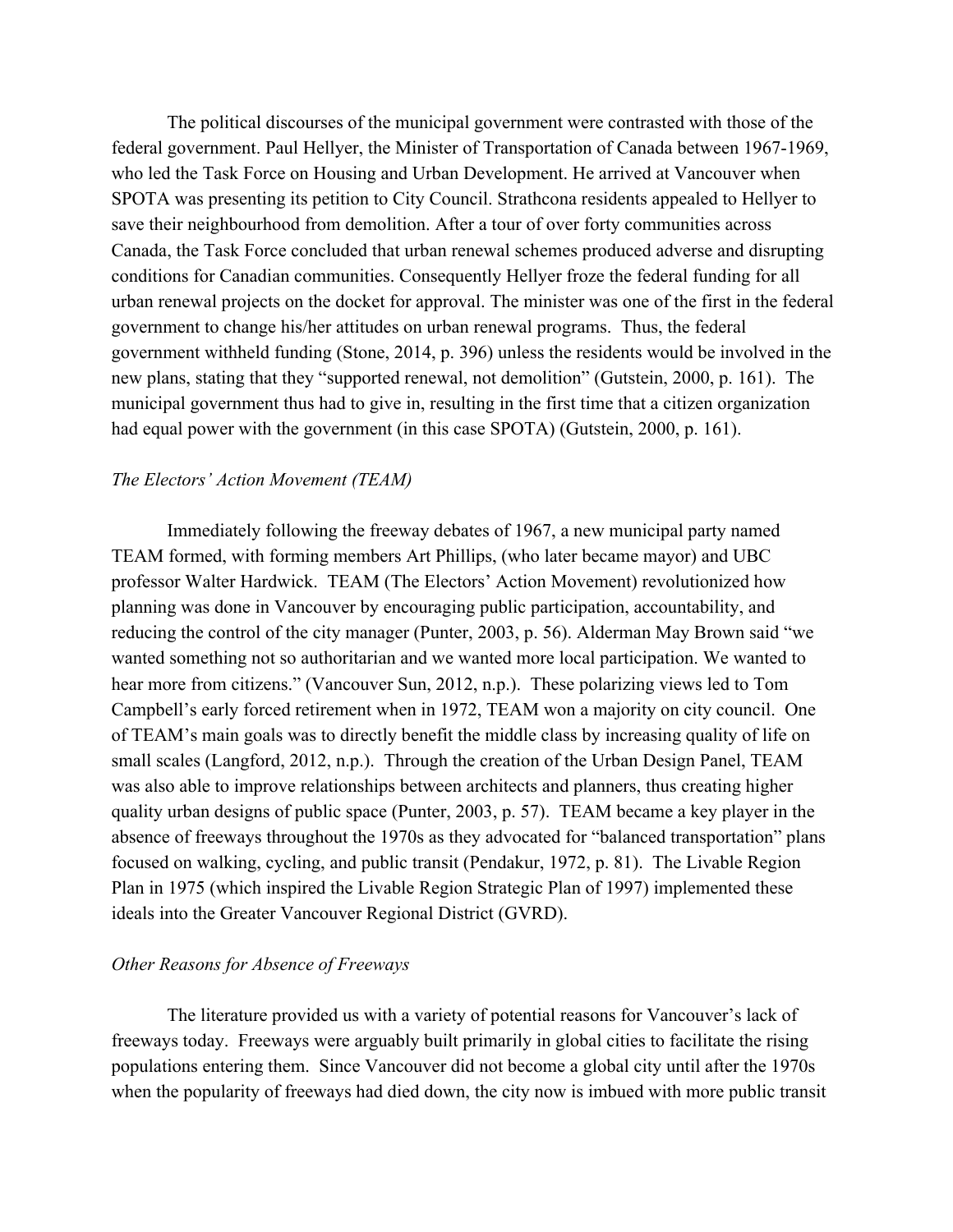systems such as the Skytrain (Perl, Hern, & Kenworthy, 2015, p. 108). The transportation needs of the industrial businesses and the average citizen often differ, and since the industrial and modern ports in Vancouver are spatially segregated, designing a single freeway system that satisfies all has been difficult (Stone, 2014, p. 401). Prior to the freeway age, Vancouver had a large streetcar system, which was later replaced by North America's largest trolley bus system; this encouraged this pace of transport in the city rather than the rapid-speed freeway (Berelowitz, 2005, p. 80). Also, Vancouver is completely void of any military establishments, which were commonly the impetus for building freeways in cities in the United States (Berelowitz, 2005, p. 81). Finally, it has been said that the protests may not have been stopping the government as much as the costs of building this infrastructure was (Leo in Perl, Hern, & Kenworthy, 2015, p. 101; Pendakur, 1972, p. 35; Macdonald, 1987, p. 162).

#### **Methods**

Our methodology included both archival and interview methods. We chose archival sources because our research topic involves the birth and early years of a term that started around 50 years ago. This meant that interviews of people directly involved in these events were hard to come by. Speaking to UBC Geography department, Professor David Ley was critical in our research as he has been studying Vancouver urban geography since 1970 providing vital institutional knowledge. Issues surrounding transportation planning, quality of life, social change are largely out of the common imaginary of the public, therefore a survey may not have been that helpful on gathering insight on these topics.

Our research was focused on the late 1960s and early 1970s in Vancouver; particularly on the political, economic, and social environment of the city, province and the country during that period. We also studied other case studies (Seattle, Toronto) to compare with Vancouver's context. We wanted to focus on how social change occurred in this period 50 years ago, and has forever altered the city's growth.

Data was collected largely from official studies and strategic plans committed during the 1970s, which were high quality, primary sources that demonstrated the values and meaning behind livability and livable transportation planning. Our official studies included the Urban Futures Project Opinion Survey, 1971, and A Report on Livability, 1972 while the strategic plans included the Livable Region Plan, 1975; Goals for Vancouver, 1980, and Freedom to Move, 1989. Newspaper articles were also examined which highlighted the values of the mayor and the public.

The sources proved to be very valuable as the professional nature of these documents were clear in their underlying motives behind why certain decisions were made. Despite this, we were limited by the data in several ways. Our archival research was committed with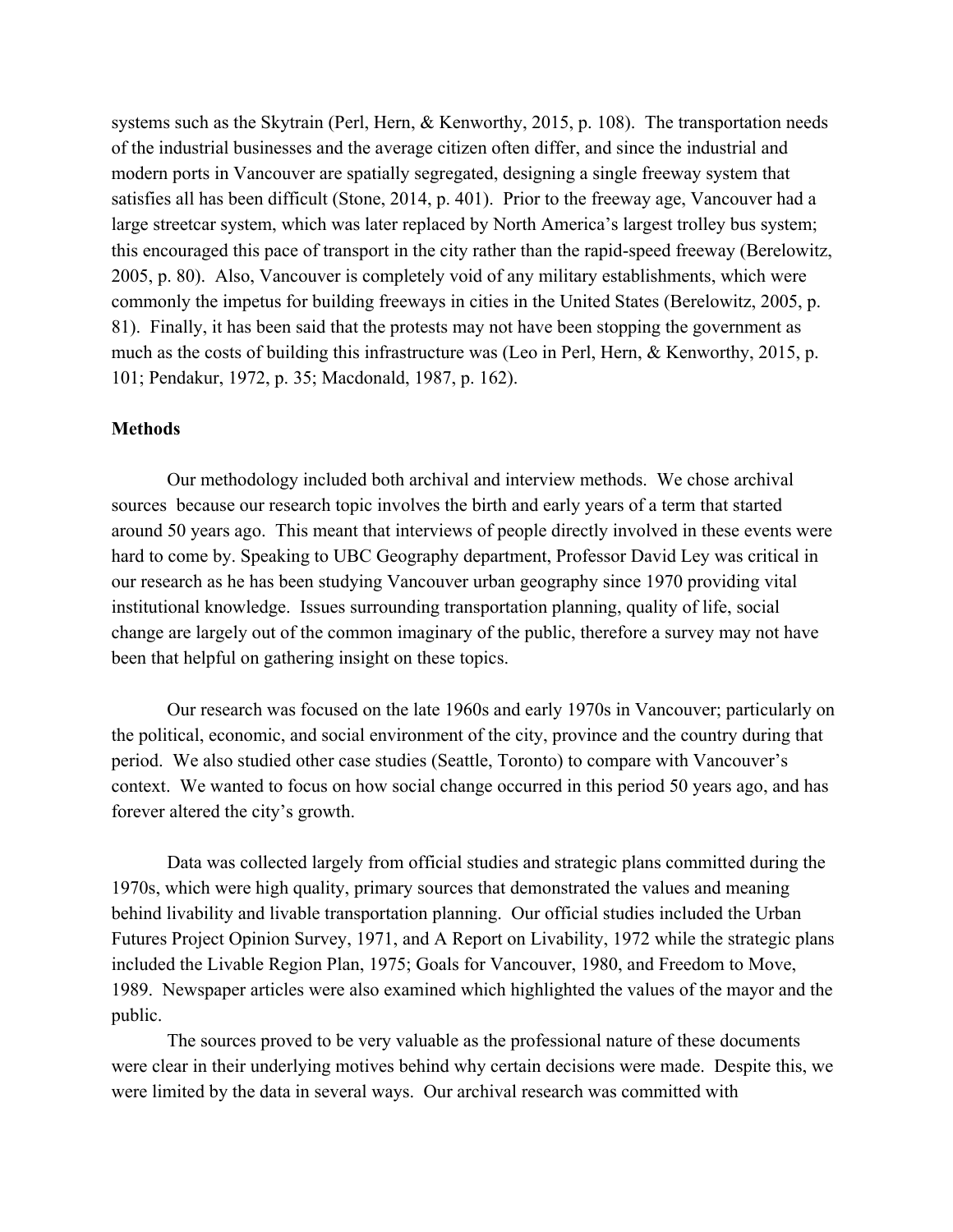considerable difficulty due to the lack of categorization of these older documents in the themes that we had determined for our research. For example, at the City of Vancouver Archives, the newspaper clippings were organized in terms of 'traffic and transit', 'Gastown', and 'planning'. Thus, the articles concerning freeways were dispersed among these various folders. At the UBC Archives, none of the newspaper articles before the 1980s were indexed; thus, the entire newspapers had to be skimmed manually for underlying themes. The handwritten notes found within TEAM's fonds were extremely helpful in stating concise livability values, although often times these documents were provided with only a date and no situational context or author. Were these hand-written changes made at meetings only among city planners, or were these concerns voiced by the community?

Our single interview involved speaking to David Ley. We chose Dr. Ley because of his vast knowledge on Vancouver transportation and the evolution of livability in the city. Creating questions for this interview was challenging, and we may have kept our questions a little too broad for a truly effective interview. The interview was unfortunately committed rather early in our research of the livability concept, causing us to depend very heavily on the lessons learned from Dr. Ley regarding this concept. Some of our questions were loaded; creating unsupported assumptions at times regarding how different actors have influenced the lack of freeways in Vancouver. Overall, the interview provided us with a better understanding of the history of livability in Vancouver and a few more potential reasons as to why it may have started in the 1970s specifically.

#### **Results and Analysis**

#### *What was SPOTA's role on freeways?*

By investigating the chain of events following the Great Freeway Debate of 1967, we discovered that SPOTA did not have as strong of a role in the prevention of freeways compared to the economic and political factors during this period. Several freeway proposals released after 1967 included the ND Lea plan (1968), and Alternative Routes for Brockton Point (1969). In 1970, there was great confusion between the mayor at the time, Tom Campbell, and the city council about whether the city council had committed to a freeway plan that may have led to a study for a rapid transit plan in Vancouver. As a result of insufficient funds, the ND Lea plan was rejected. With this intention, it appeared as though they were actually preferring the older freeway proposals for the purpose of affordability (Pendakur, 1972, p. 83). Thus, by 1972, freeway plans were officially out of the picture of Vancouver; and instead, rapid transit, and improved bus systems were in discussion (Gutstein, 2000, p. 166).

#### *What is livability?*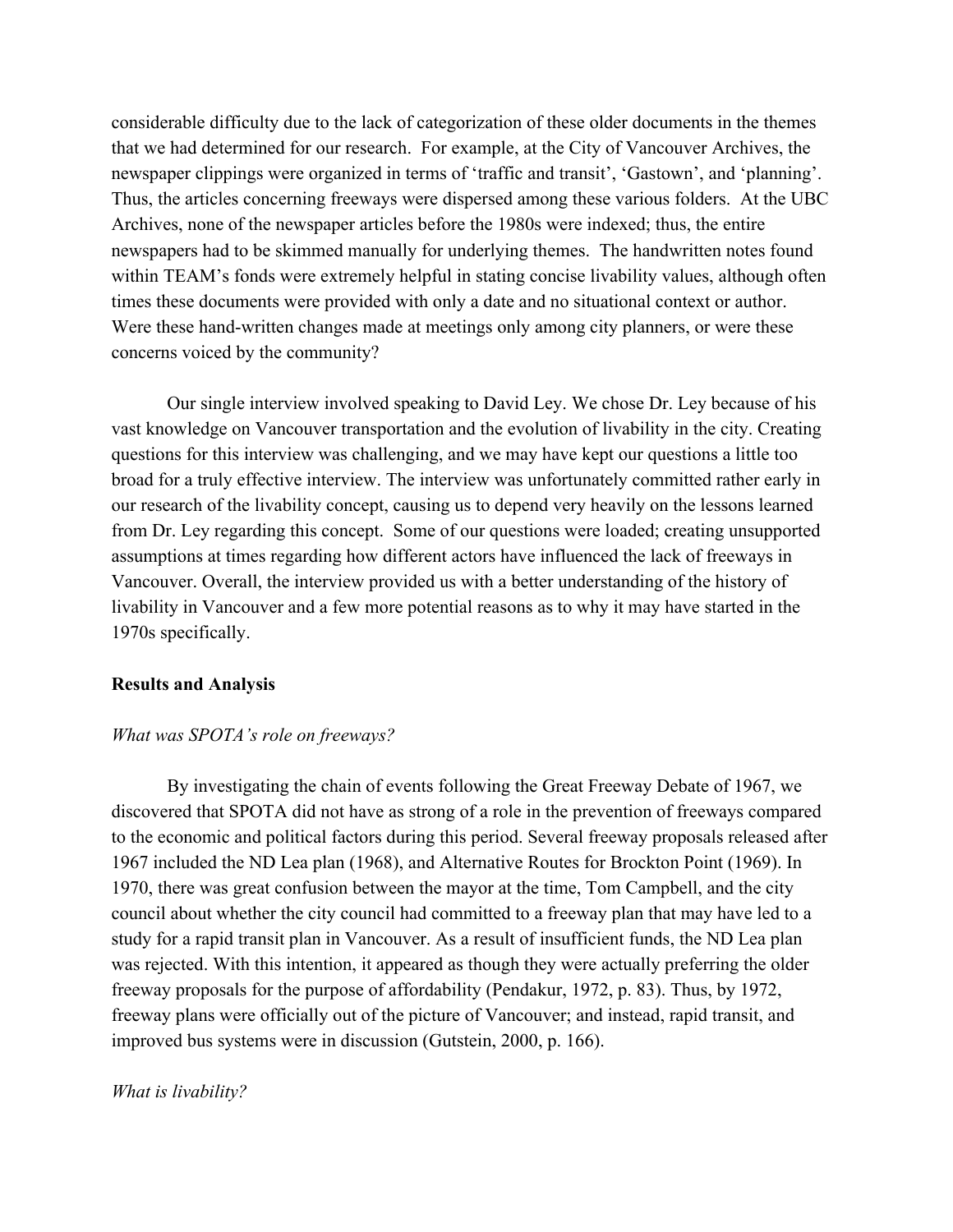By searching through the archives and other literature, it became apparent that livability was a term that was undefined from its first use in planning discourses. 'Livability' was a "catch word" (A Report on Livability, 1972, p. 4) which allowed the GVRD to base an entire plan based on the term without a definition "because the livability concept is readily understood but too subtle for simple definition" (Faubert, 1990, p. 64). There is no true universal definition for livability, but instead everyone has their own idea of what it means (Faubert, 1990, p. 64), by emphasizing different aspects of what it looks like to "live safely and peacefully" or to "retain healthy living conditions and the natural scenic beauty of the region" (Faubert, 1990, p. 65).

Despite this, we were able to find a couple discrete examples of what livability means. In the Sun, January 3rd 1973 edition, Mayor Art Phillips promised a more livable city, defining it as pedestrian oriented places emphasising the downtown area (Leiren, 1973, p. 1). The finest definition for livability was found in An Introduction to Livability, which states: "Livability is a sense of belonging to a small community. Going to the community facilities by car breaks down neighbourliness" (1971, p. 2). We found this to be the summarizing statement of what livability entails, as it highlights the importance of human-scale in a city. David Ley mentioned that livability is exemplified by the area of South False Creek between Granville Island and Cambie Street. It includes developments "with lots of open space, with medium density, not high density buildings, and with social mixing" (Ley, 2017). The community also contained no automobiles (Ley, 1980, p. 254).

# *What values in livability have influenced transportation planning in Vancouver?*

The survey results from the Urban Futures Project highlighted livability values in the Livable Region Plan of 1975. They stated that: "People want to reduce the time and effort involved in travelling… They also want to be able to reach parks, beaches and the mountains easily...People are willing to rely less on their cars, but they want fast, frequent and convenient public transit to take them to work, shopping and recreation areas" (GVRD, 1975, p. 7). These results show that the public defined livability as preserving and connecting with one's natural environment, while also giving up the car as their primary mode of transportation; acknowledging that it is a quick way to commute, but not environmentally friendly. The Livable Region Plan continues to express the public's concerns about noise and air pollution from transportation (GVRD, 1975, p. 24). Again in the Freedom to Move report of 1989, it mentions that livability is being conscious of the environmental effects of transportation (Faubert, 1990, p. 60). This was also reflected in TEAM's transportation policy which aimed to "preserve the scenic beauty of Vancouver" (TEAM, 1972).

A number of sources emphasized the importance of the human-scale of transportation in cities. Timmer and Seymoar iterate that, "Overall, a livable city is one in which the car is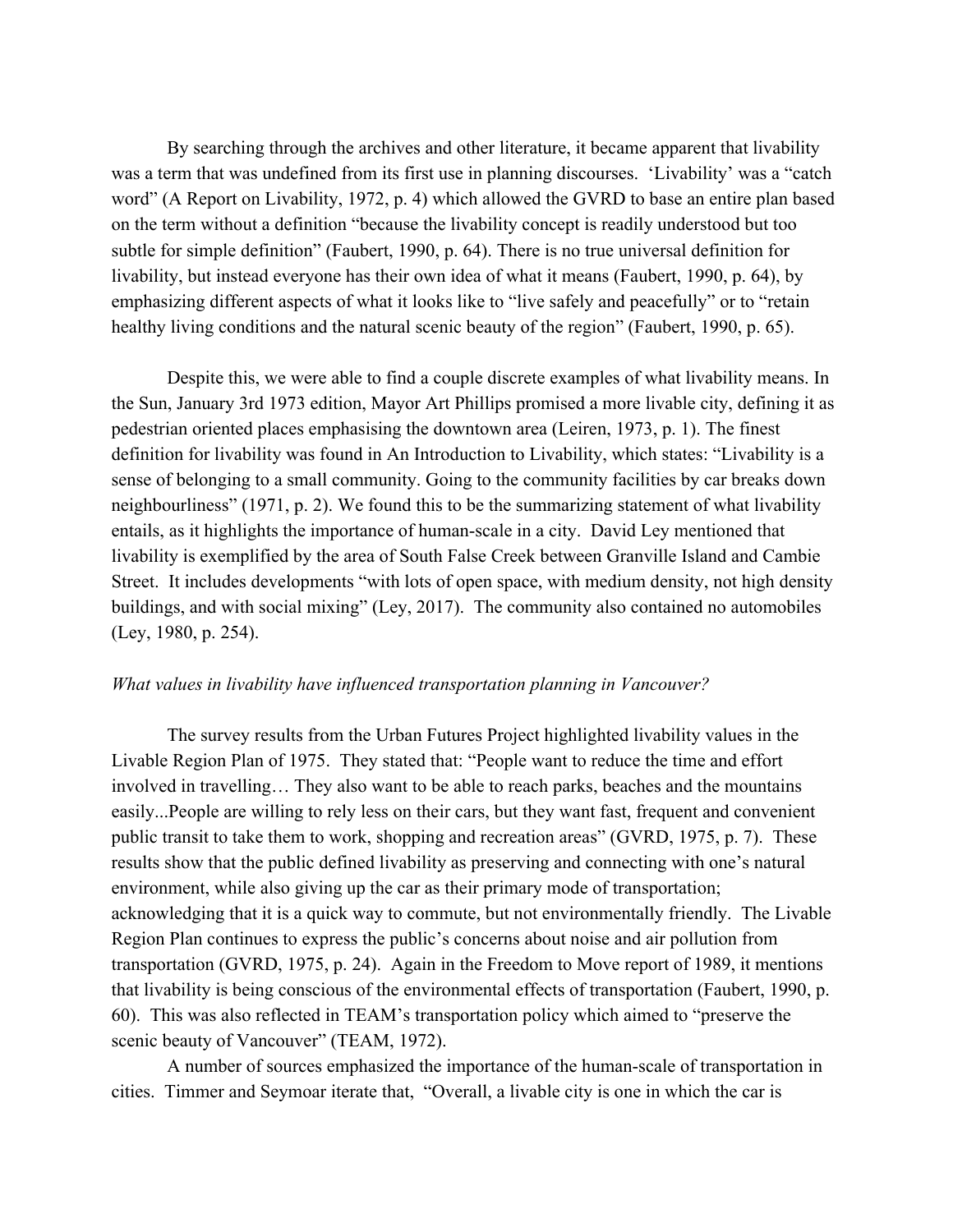accommodated but other forms of transportation are encouraged. Streets can then adopt a different role within the community and the city can focus on designing for its residents rather than for its cars" (Timmer  $&$  Seymoar, 2005, p. 22). Thus, walking was prioritized to keep transportation "safer, healthier and [to] improve the quality of life for residents" (Timmer & Seymoar, 2005, p. 21). Ley also mentioned that the 'small is beautiful' movement and downzoning contributed to a reduction in density and therefore a more livable city (Ley, 2017).

## *How did TEAM contribute to this social change?*

Several sources indicated that the freeway debates in one way or another, led to the creation of TEAM (Macdonald, 1987, p. 162; Ley, 1980, p. 250; Green et al., 2014, p. 24). It can be argued that the impetus for the creation of TEAM came from the lack of public participation in the planning of freeways in the late 1960s. Along with encouraging public participation, John Volrich (TEAM mayor in 1978) stated that one of TEAM's greatest achievements was "terminating plans to make Vancouver a freeway city" (Ley, 1980, p. 239). TEAM implemented public participation into Vancouver's planning discourse, and it has remained ever since. It started with Hardwick's Urban Futures Survey (1974) which influenced the values portrayed in the Livable Region Plan (1975). Even after the death of TEAM, livability, and public participation continued. Creating Our Futures (1990) was a revisitation of Hardwick's survey of 1974 and later in 1996, the Livable Region Strategic Plan was issued; essentially an update of the 1975 plan. The 1996 strategy has been cited by Metro Vancouver as a resource in constructing its Metro Vancouver 2040: Shaping Our Future plan (Metro Vancouver, 2016).

#### **Significance of Research Results**

Upon the completion of our results, we have discovered that the effects of social amnesia were documented previously within the history of freeway development. Although planning of freeways as a transportation solution were thought to have been deemed implausible by all actors, it was revisited again by ND Lea engineering consulting firm in 2000, who proposed that freeways are "required to handle increased automobile traffic" (Pendakur, 1972, p. 44). This proves that social amnesia does exist on a certain level despite the large ordeal in the 1960's to the 1980's which deemed the local social disapproval for freeways.

Tying into this idea, the largest factor for the decommission of freeways was determined within our results and literature review to be the lack of federal economic funding and support. Despite the public backlash and social activism surrounding freeways emphasized by the formation of SPOTA, its influence on the overall withdrawal of freeways plans was minimal. In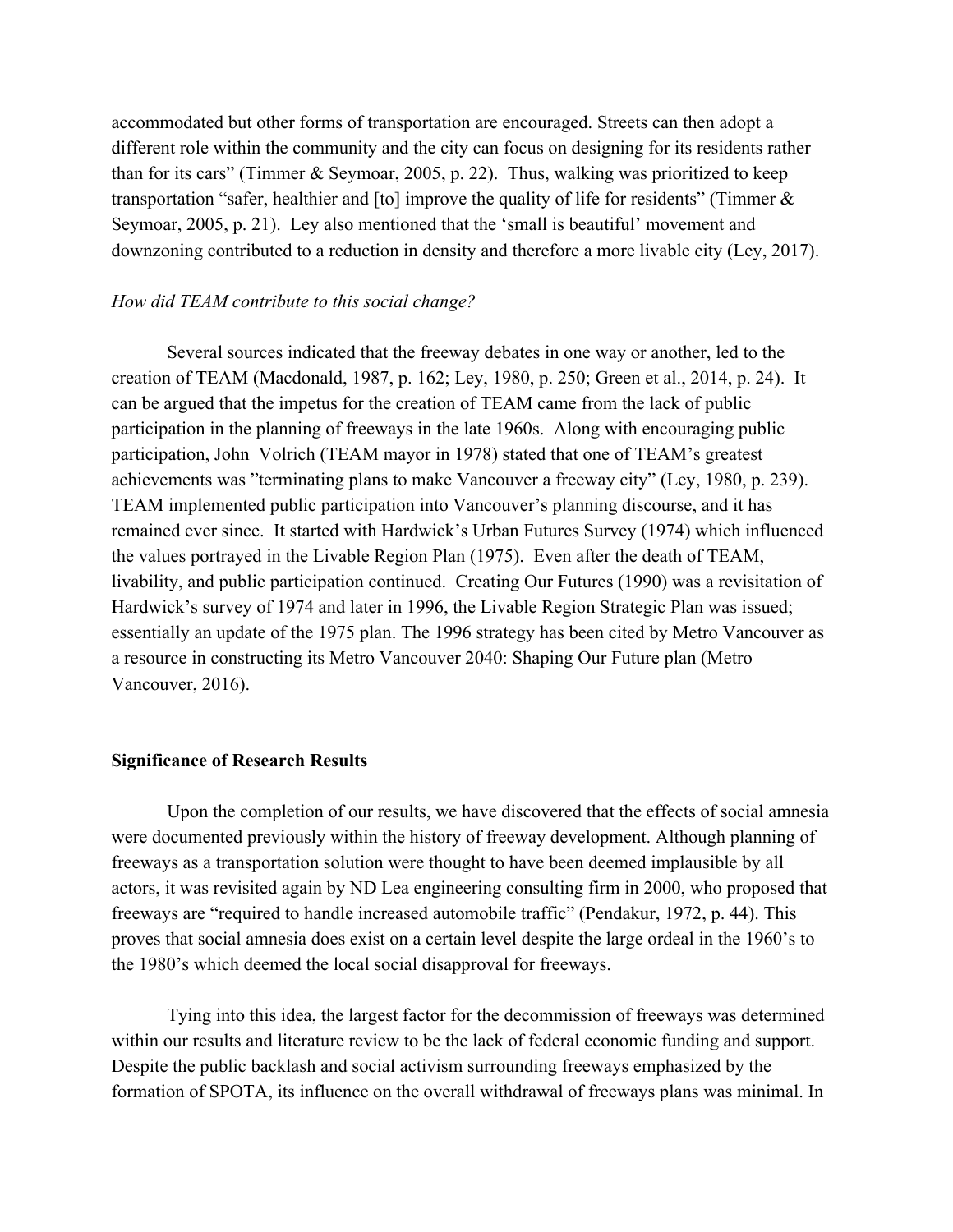contrast to this, TEAM was much more significant with its participation within the municipal government as a governing party who ultimately instigated the arrival of the concept of livability. Unlike the previous government in power, the Non-Partisan Association, who used a closed door policy planning method, TEAM was adamant on being receptive to public opinions and demands especially within the confines of what livability means to them. The concept of livability thus incorporated the values and priorities of locals at the time which were centralized on reducing pollution and increasing community public spaces. However, the literature detailing the role of TEAM in livability and prevention in freeways were much less compared to SPOTA signifying an existence of social amnesia.

The relative ineffectiveness of SPOTA's influence, compared to TEAM, suggests that there is rhetoric of structural power and agency within the relationship between the city and its people. Despite encompassing a large amount of activists and supporters, SPOTA remained comparatively unsuccessful in its persuasion for the dismantling of freeway plans. The structural power in our research is represented by the municipal government of Vancouver which socially "exert enormous power and constraint over lives" (Musolf, 2003, p.1). On the other hand, the emergence of TEAM targeted the municipal government and set its sights on changing structural power from within the office through its participation in municipal elections, eventually winning the mayoral seat. This ultimately proves, that "endowed with agency, the oppressed can oppose [these] structures" (Musolf, 2003, p. 3) which would previously ostracize the rights of local residents without their consent.

It's important to revisit the roots of the disapproval for freeways as they provide us context to why, to this date, it is still not a viable solution for alleviating transportation congestion or enhancing the urban fabric within Vancouver in any way. Understanding the concept of livability established at the time provides insight towards the rationale behind the disintegration of freeway plans. Effectively, this could be summarized to the public's support at the time for environmentalism and preservation which the automobile mode of transportation does not enthuse. Like the livability objectives created at the time, this is directly relational to current public concerns over the environment, which discontinue any spur to reinstate freeway plans again as a solution for congestion. Moreover, observing the success of "Vancouverism" which arose due to the Livable Region Plans supplementing the absence of freeways, serves as a powerful indicator for why freeway plans should not be reintroduced again.

We see a bright happy future for Vancouver's livability concept built on a DNA without freeways. On April 5th, 2017, the BC Liberal government proposed 10-lane freeway into Oak Street photo op which protesters gate-crashed. In this photo (below) protesters represent (on the right), the Minister of Transportation and Highways, Todd Stone, (CBC, 2017). Protesters were in front of the camera instead of the Minister. Fears of 1970s pollution and congestion remain as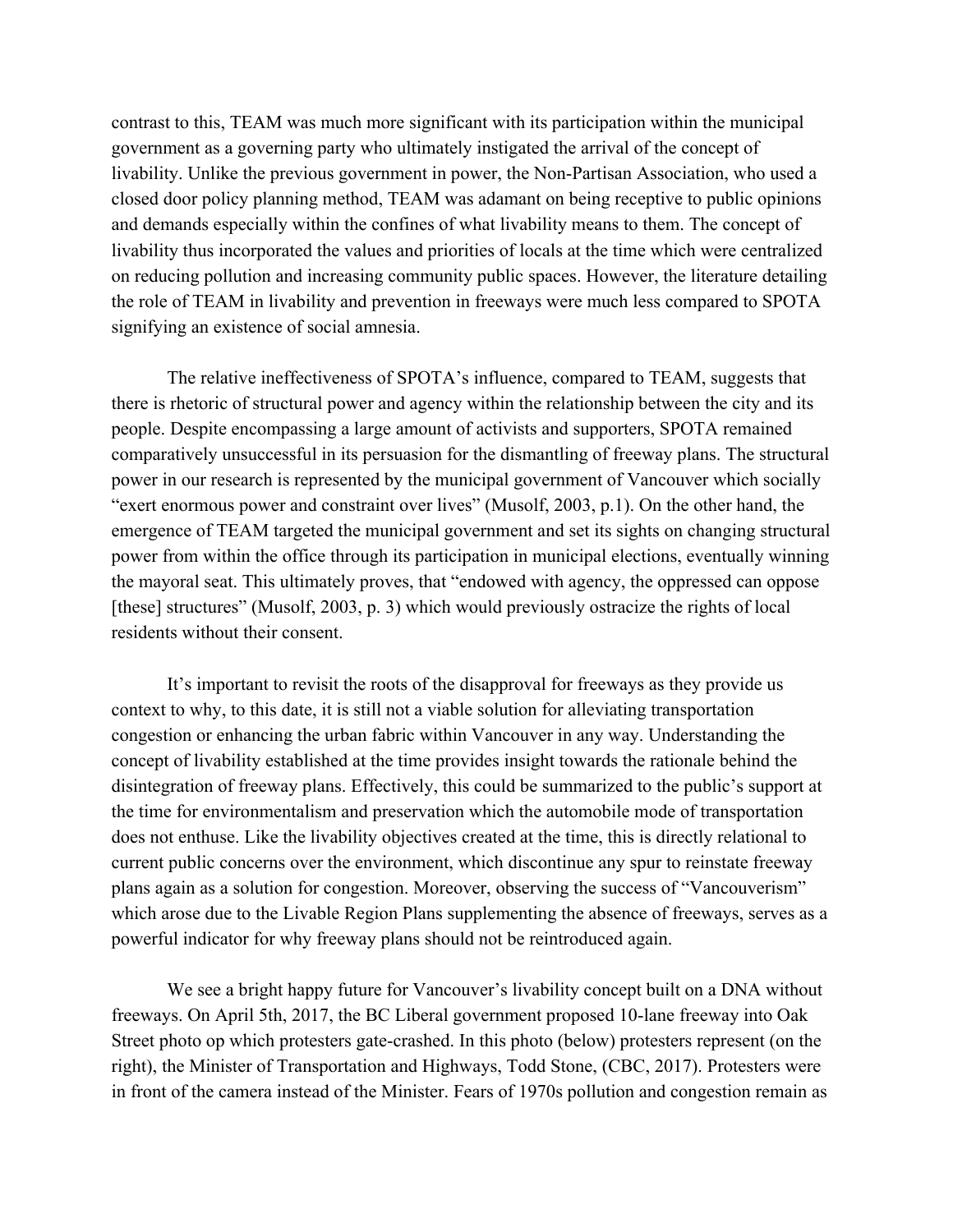relevant today as before. While Vancouver's collective memory may experience a freeway protest social amnesia however, once Vancouverites are threatened with carbon-producing cars choking their streets we clearly see citizens have found their voice.

# **Future Research Direction**

The Livable Region Plan of 1976/1986 values were informed by the 1973 Urban Futures Project Survey. Headed by UBC's Department of Geography Professor Walter G. Hardwick and Dr. John Collins, an environmental psychologist, they looked at the attitudes towards a range of economic, social, mobility and lifestyle issues. The survey was comprised of 1,5000 face-to-face interviews. With this knowledge, one question arises, "Who's definition of livability are we using?". Future research should focus on the power relations between the represented and underrepresented. In the original Urban Futures Survey (1973), Dr. Hardwick defined livability:

The term "livability" has roots deep in the past. Forty or 50 years ago citizens of Vancouver viewed the Shaughnessy area of the city as quality urban environment. It was characterized as an area of imposing homes, quiet tree-lined street and beautiful gardens. And the people who lived in the area were those who patronized and supported the cultural life of the city" (UBC Report 1974, p. 2).

Historically Shaughnessy is an exclusive residential area, wrapped in an elite identity of wellbeing and privilege ( Ley, 2010, p.177). Further questions emerge on: who's livability standards are reflected in the cityscape? How others like the urban poor interact in these built environments?

In *Liberal Ideology and the Postindustrial City*, Ley describes the housing bubble enabled by TEAM as a result of not keeping housing costs in check:

> Fundamentally TEAM was for an active view of man. Its promotion of socio-cultural values was revealed most successfully in public development, most notably in the creativity of the False Creek redevelopment. But in its interaction with private interests, particularly in the land market, the reform movement was perhaps too naive, not recognizing that its humane philosophy might be co-opted by the calculus of the marketplace and lead to an inequitable outcome where the vulnerabilities of the poor would be exposed, (Ley, 1980, p. 258).

Today Vancouver's housing unaffordability emphasizes that livability is available for those who can afford it. The most recent Urban Future Survey 2012, lead by PlaceSpeak's Colleen Hardwick further stresses the disconnection between liveability and affordability. The vast majority of participants had Registered Retirement Saving Plan and the median income is higher at \$100,000 - 120,000 (Place Speak, 2013, 58) than average median income of \$76,040 the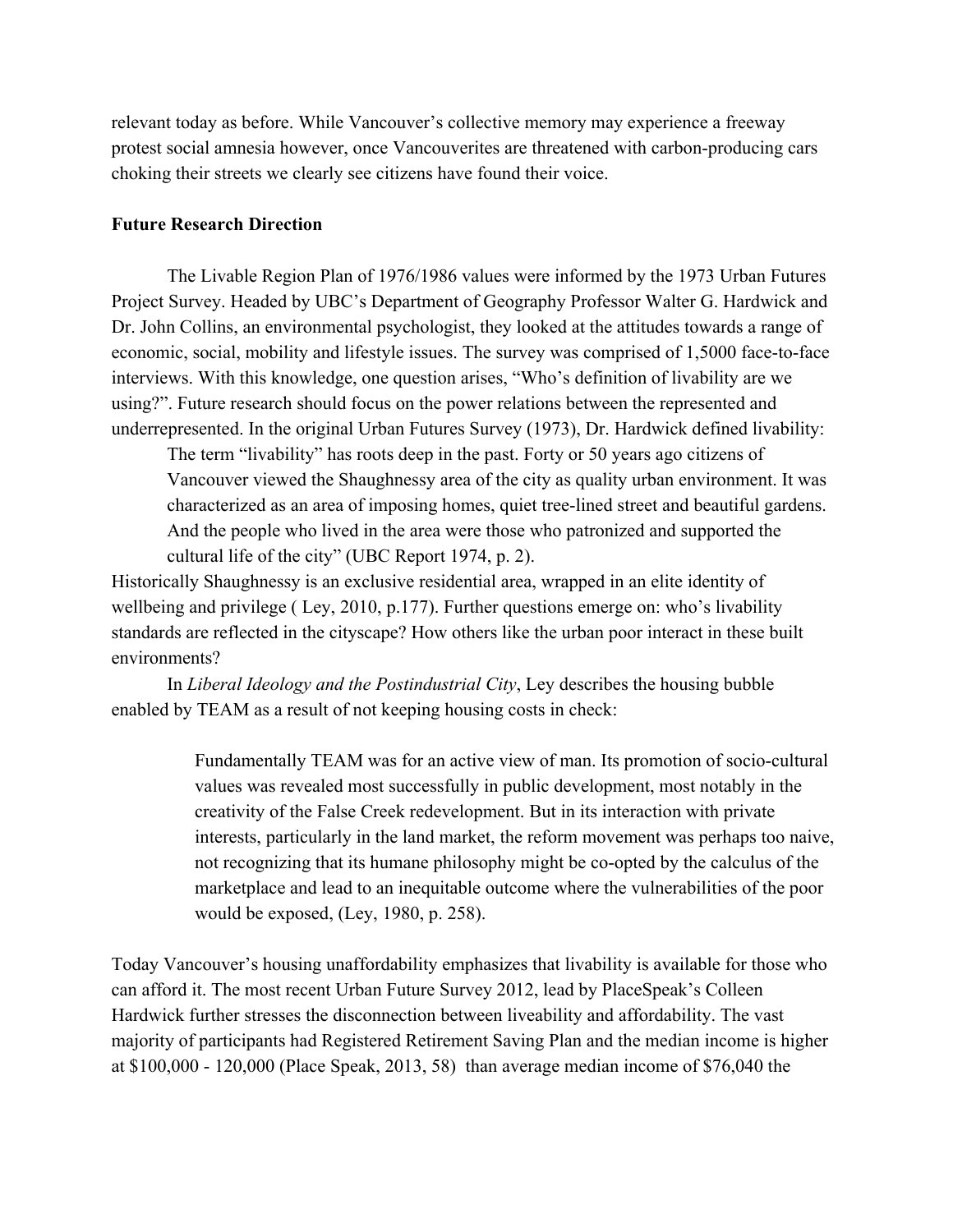Metro Vancouver area (Canada Census 2011). It is critical to research unaffordability in Vancouver and find processus to balance livability and affordability.

# **Literature Cited**

An Introduction to Livability. (1971). PUB: PD 471. City of Vancouver Archives, Vancouver.

- A Report on Livability. (1972). PUB: PD 472. City of Vancouver Archives, Vancouver.
- Berelowitz, L. (2005). *Dream City: Vancouver and the Global Imagination*. Vancouver: D&M Publishers.
- Bruce, M. (2005). *'A new breed of group' : Community activism in Vancouver's Strathcona neighbourhood, 1968-1972*. University of British Columbia.
- CBC News. (2017, April 5). Protestors crash groundbreaking for bridge to replace George Massey tunnel. Retrieved from http://www.cbc.ca/news/canada/british-columbia/bridge-george-massey-tunnel-protest-1. 4057172.
- Faubert, R.P. (1990). *Coordination of transportation and land use planning: A case study of Greater Vancouver*. ProQuest Dissertations Publishing.
- Former Vancouver Mayor Tom 'Terrific' Campbell Dies. (2012, April 02). *Vancouver Sun*. Retrieved from http://www.vancouversun.com/news/Former Vancouver mayor Terrific Campbell dies/6098754/story.html.
- Green, A, Ricker, B., McPhee, S., Ettya, A., & Christina Temenos. (2014). *British Columbia in a Global Context*. Vancouver: BC Geography Open Text Collective.

Gutstein, D. (1975). *Vancouver Ltd*. Toronto: James Lorimer & Co. Ltd.

GVRD. (1975). "The Livable Region 1976/1986 Proposals to Manage the Growth of Greater Vancouver". Retrieved from http://www.metrovancouver.org/about/library/HarryLashLibraryPublications/Livable-Re gion-1976-1986-Proposals-to-Manage-the-Growth-of-Greater-Vancouver.pdf.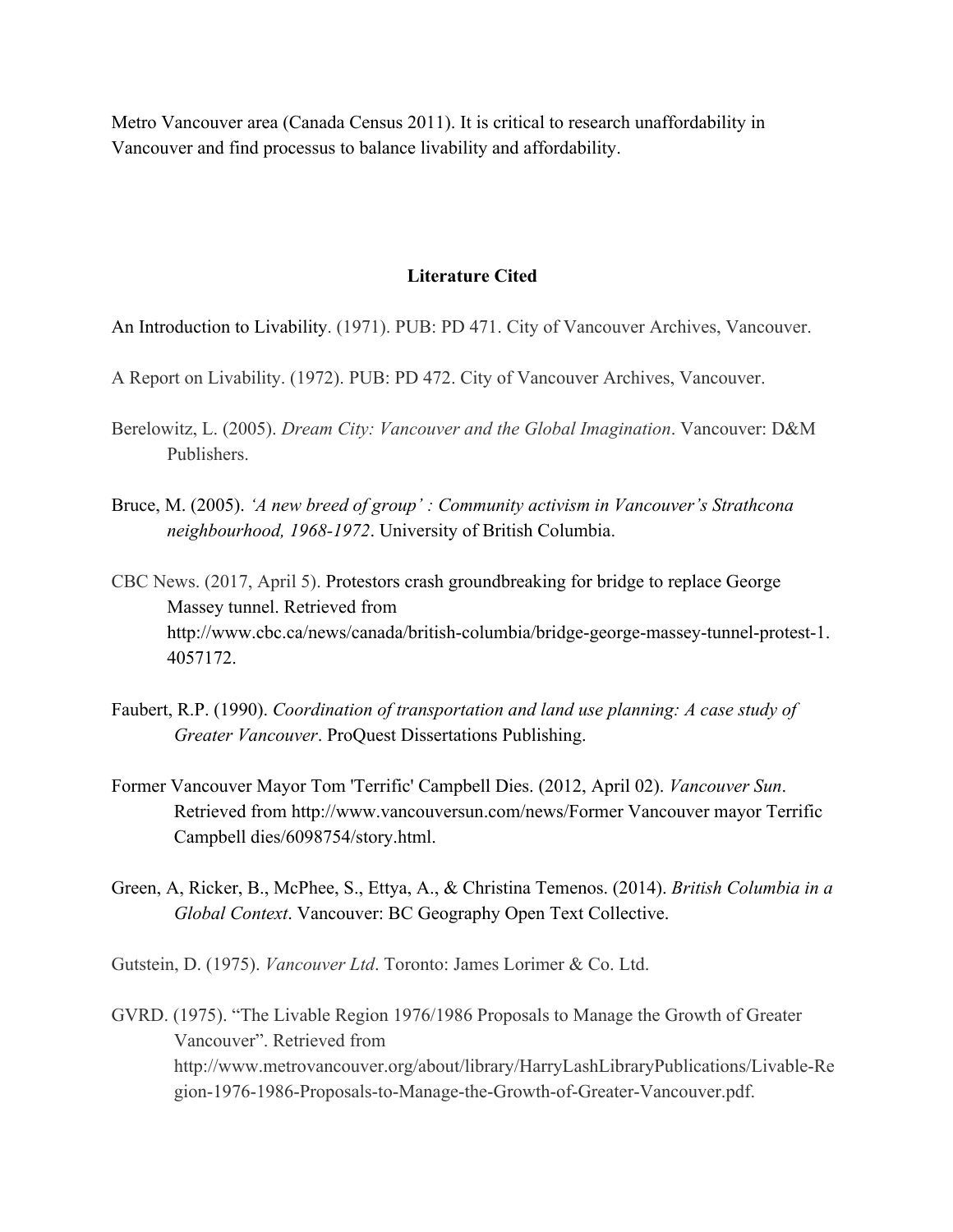- Langford, W. (2012). Is Sutton Brown God?": Planning Expertise and the Local State in Vancouver, 1952-73. *BC Studies, 173*. Retrieved from http://search.proquest.com/docview/1021199750?pq-origsite=summon&accountid=1465 6.
- Lee, J. (2007). Gender, Ethnicity, and Hybrid Forms of Community-Based Urban Activism in Vancouver, 1957–1978: The Strathcona story revisited. *Gender, Place & Culture, 14* (4), 381-407. Retrieved January 22, 2017.
- Leiren, H. (1973, January 3). Phillips vows to create more livable Vancouver. *The Sun* , pp. 1-2.
- Ley, D. (1980). Liberal Ideology and the Postindustrial City. *Annals of the Association of American Geographers, 70* (2), 238-258.
- Ley, D. (2010). Immigrant Reception: Contesting Globalization… or Resistant Racism? In *Millionaire Migrants* (pp. 162-195). Wiley-Blackwell. doi: 10.1002/9781444319262.ch6
- Ley, D. (3 March, 2017). Personal Communication.
- Ley, D., Kay A., & Doug Konrad. (1994). Chinatown-Strathcona: Gaining an entitlement, In S. Hassan & D. Ley (Eds.), *Neighbourhood Organizations and Welfare State.* Toronto, ON: University of Toronto Press.
- Ley, D. & Trevor Barnes. (2014). Lecture on the Modern World Since 1985. University of British Columbia, Vancouver, BC.
- Macdonald, N. (1987). *Distant Neighbours: A Comparative History of Seattle and Vancouver*. Lincoln: University of Nebraska Press.
- Metro Vancouver. (2016). "Resources Metro Vancouver 2040: Shaping our Future". Retrieved from [http://www.metrovancouver.org/services/regional-planning/metro-vancouver-2040/resour](http://www.metrovancouver.org/services/regional-planning/metro-vancouver-2040/resources/Pages/default.aspx) [ces/Pages/default.aspx.](http://www.metrovancouver.org/services/regional-planning/metro-vancouver-2040/resources/Pages/default.aspx)
- Perl, A., Hern, M., & Jeffrey Kenworthy. (2015). Streets Paved with Gold: Urban Expressway Building and Global City Formation in Montreal, Toronto and Vancouver. *Canadian Journal of Urban Research, 24*, 91-116. Retrieved from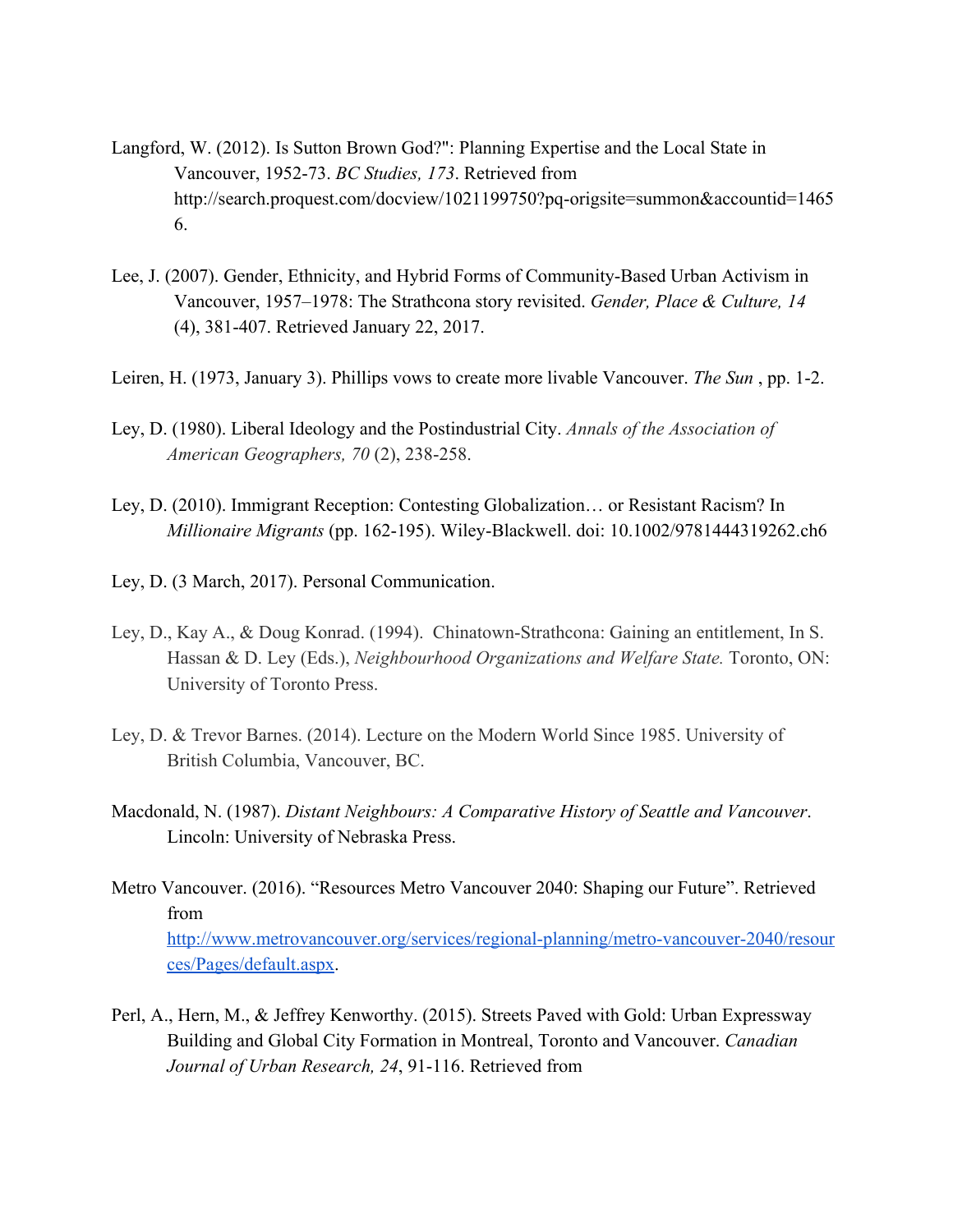http://ezproxy.library.ubc.ca/login?url=http://search.proquest.com.ezproxy.library.ubc.ca/ docview/1769723971?accountid=14656.

Pendakur, V. S. (1972). *Cities, Citizens and Freeways*. Vancouver: V. Setty Pendakur.

- PlaceSpeak. (2013, March). *Greater Vancouver Urban Futures Opinion Survey 2012*. Retrieved from [https://www.placespeak.com/uploads/assets/UFS\\_2012\\_Technical\\_Report.pdf](https://www.placespeak.com/uploads/assets/UFS_2012_Technical_Report.pdf).
- Punter, J.V. (2003). *The Vancouver Achievement: Urban Planning and Design*. Vancouver: UBC Press.
- Solnit, R. (2016). *Hope in the Dark*. Chicago: Haymarket Books.
- Stone, J. (2014). Continuity and Change in Urban Transport Policy: Politics, Institutions and Actors in Melbourne and Vancouver Since 1970. *Planning Practice and Research 29*, 388-404.
- TEAM. (1972). [Policy: Transportation]. TEAM Fonds (AM666, vol. 11, file 11). City of Vancouver Archives, Vancouver.
- "The world's most liveable cities." *The Economist*. The Economist Newspaper, 18 Aug. 2016. Web. 11 Apr. 2017.
- Timmer, V. & Nola-Kate Seymoar. (2005). "The Livable City: The World Urban Forum 2006". Retrieved from http://www.cscd.gov.bc.ca/lgd/intergov\_relations/library/wuf\_the\_livable\_city.pdf.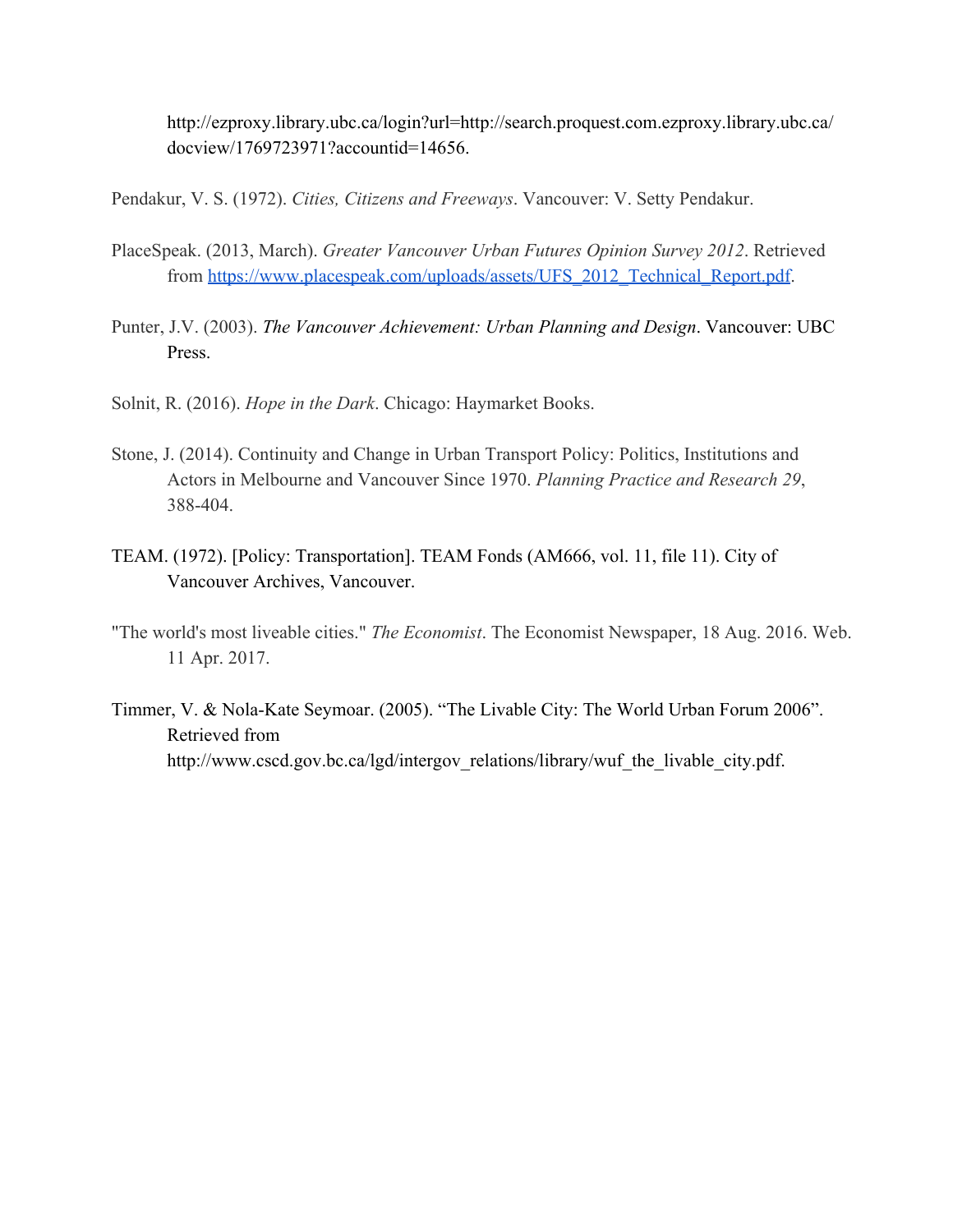# **Assessment of the "other" dissemination method**

"A singular voice that is a trumpet for a community, a writer composing a bridge across the gap between thoughts and acts" (Solnit 2016, 85)

The "other" dissemination method will be accompanied by a maximum 500-word justification that can go at the end of your final report. This must include

1. A description of the audience you are trying to reach and the objective you are trying to achieve with your "other" form.

2. A rationale about why you chose this approach and why you think it will be interesting and accessible to the audience or audiences you are trying to reach. Explain how it achieves your objective set out.

# Audience

-general uneducated public, who might not know much about these topics

-new generations that did not experience these events

-millennials

Objective

-reduce social amnesia

Why this approach?

-Solnit - triumphs to remember past… (HOPE FOR THEM MILENNIALS:

"Cause-and-effect assumes history marches forward, but history is not an army. It is a crab scuttling sideways, a drip of soft water wearing away stone, an earthquake breaking centuries of tension. Sometimes one person inspires a movement, or her words do decades later, sometimes a few passionate people change the world; sometimes they start a mass movement and millions do; sometimes those millions are stirred by the same outrage or the same ideal, and change comes upon us like a change of weather. All that these transformations have in common is that they begin in the imagination, in hope."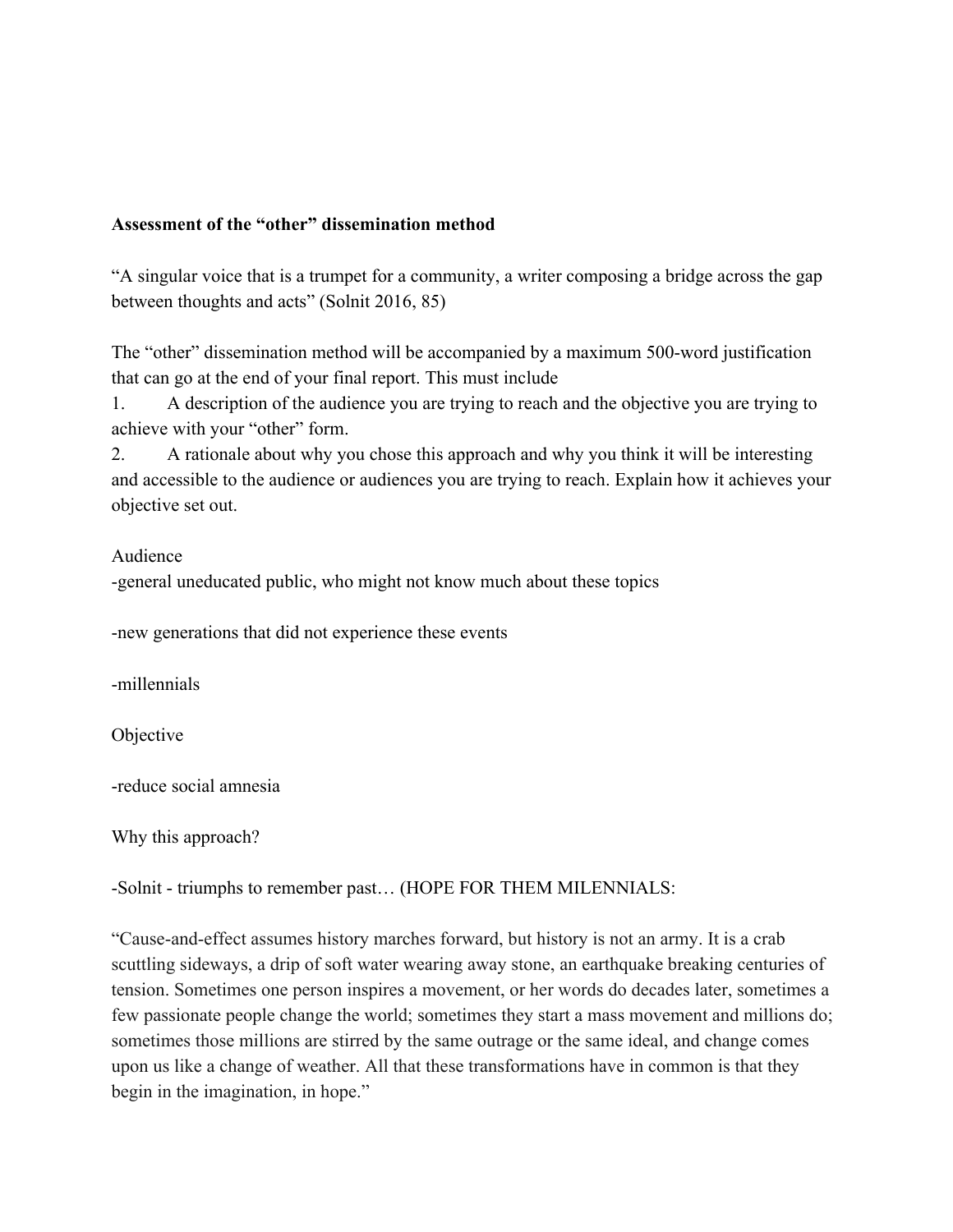This technological approach will definitely appeal to the largest demographic of social amnesia, the millennials, in understanding the social, cultural, and political complexities that led to the complications with implementing a freeway within Vancouver.

Infographic method

We decided to display our infographic within an interactive PDF file which would feature a timeline in the shape of a freeway/road, with thumbnails of each significant event highlighted for its importance towards the concept of freeways and livability. When clicking on each thumbnail, the user would be able to access a page with more visual and textual information providing more context towards each significant event.